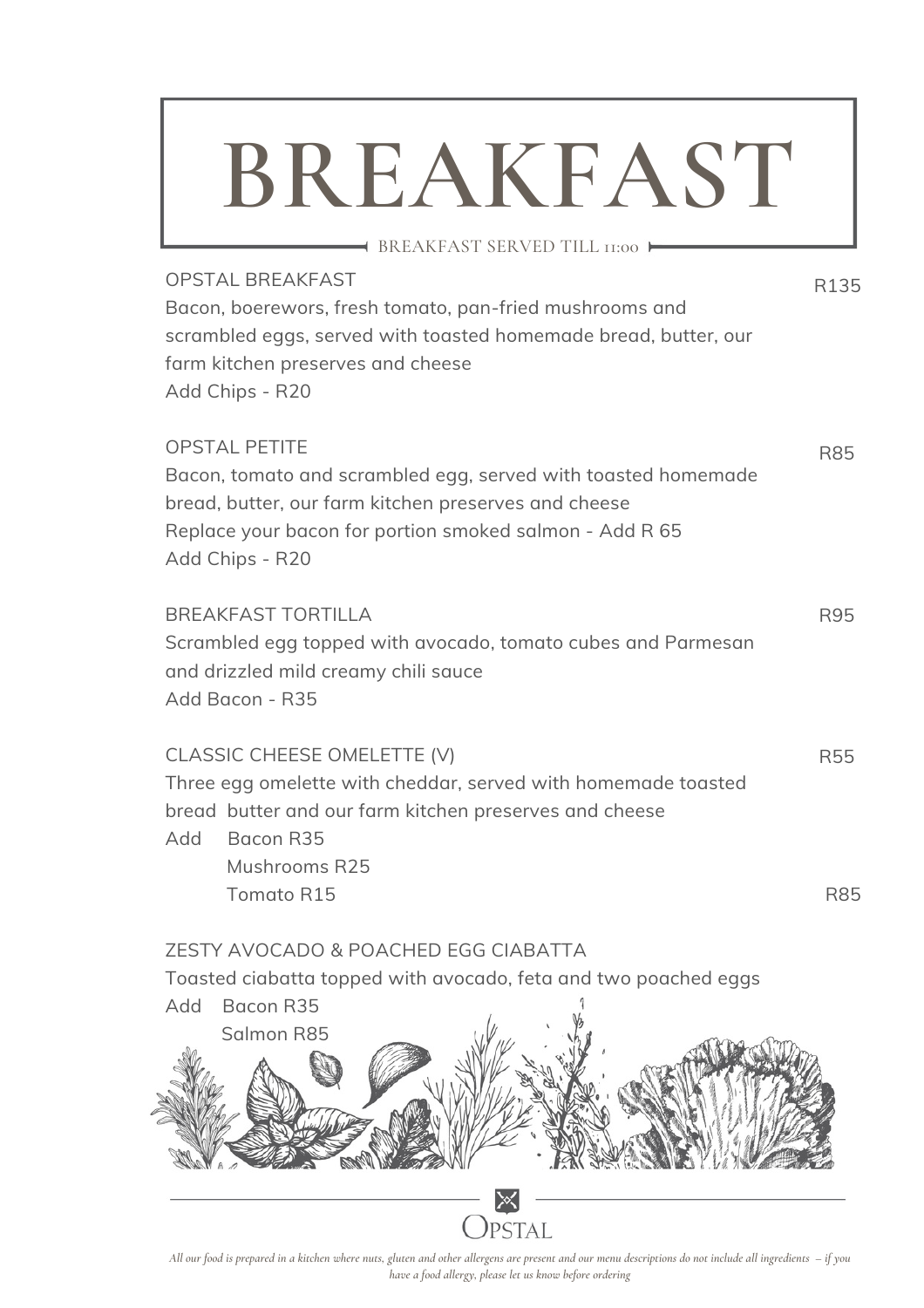## **STARTERS**

| PERI PERI CHICKEN LIVERS<br>Served with togsted homemade bread & butter                                                                                   | R75                              |
|-----------------------------------------------------------------------------------------------------------------------------------------------------------|----------------------------------|
| CHENIN BLANC POACHED PEAR SALAD<br>Served on fresh greens, creamy blue cheese, toasted walnuts &<br>balsamic glaze                                        | R95                              |
| <b>CARIBBEAN ONION &amp; POTATO SOUP</b><br>Served with homemade bread and butter                                                                         | R75                              |
| <b>BAKED CAMEMBERT</b><br>With cranberry chutney served with ciabatta                                                                                     | SINGLE:R65<br><b>DOUBLE R130</b> |
| <b>TRADITIONAL PEA AND HAM SOUP</b><br>Served with homemade bread & butter                                                                                | <b>R50</b>                       |
| <b>BACON AND CHEESE CHILI POPPERS</b><br>Crumbed and bacon wrapped jalapeño chilies stuffed with garlic and<br>cheese, served with sweet chili mayonnaise | R95                              |
| CAPE MALAY BEEF SAMOOSAS (FOUR)<br>Served with chutney                                                                                                    | <b>R55</b>                       |
| <b>VEGETABLE SPRINGROLLS (FOUR)</b><br>Served with Teriyaki sauce                                                                                         | <b>R55</b>                       |



All our food is prepared in a kitchen where nuts, gluten and other allergens are present and our menu descriptions do not include all ingredients – if you *have a food allergy, please let us know before ordering*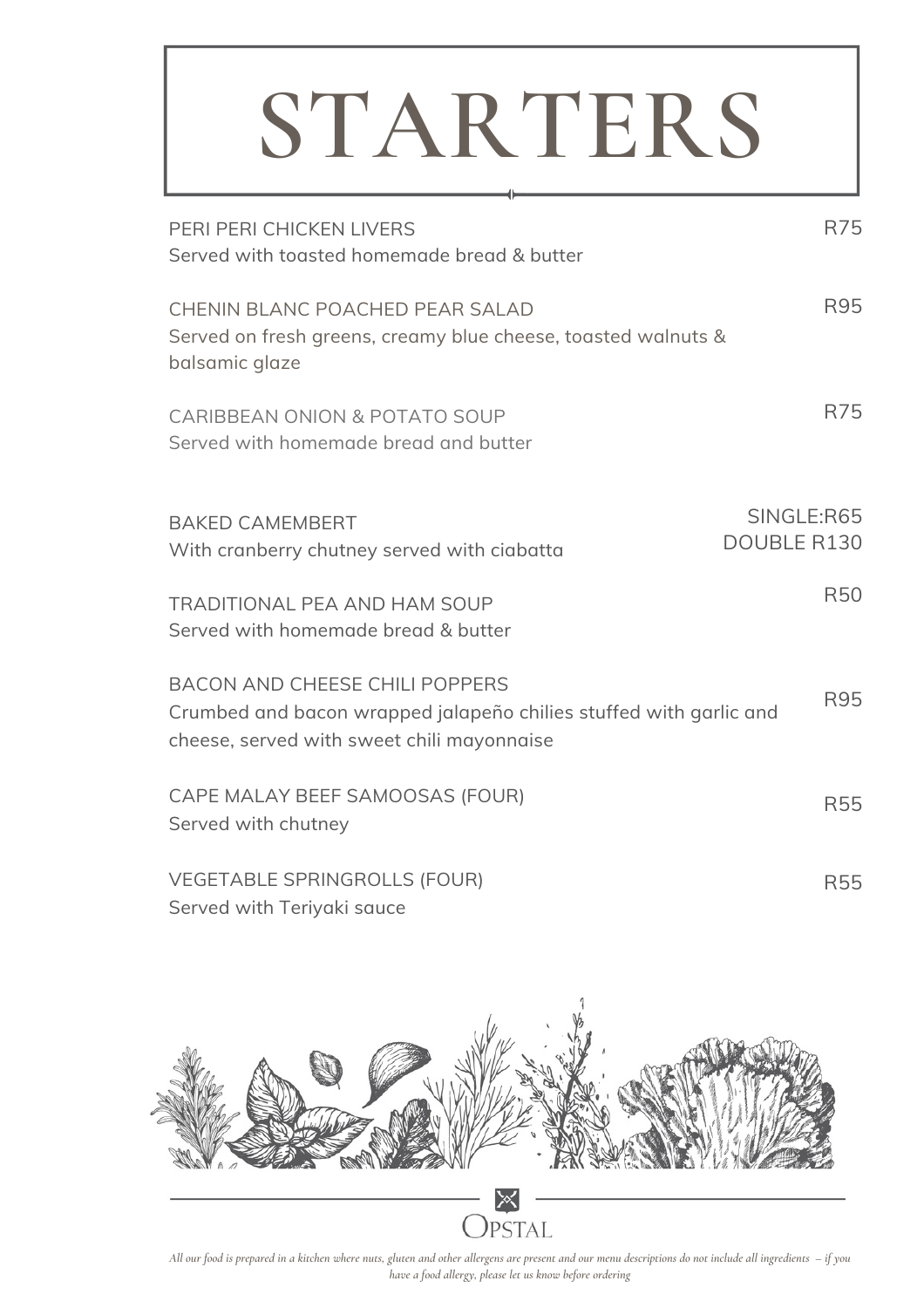### **PLATTERS**

| <b>OPSTAL PLATTER</b><br>Salami, blackforest ham, homemade sundried tomato pesto,<br>homemade bread, butter, a selection of cheese, preserves, pickled<br>onions and olives | R <sub>285</sub> |
|-----------------------------------------------------------------------------------------------------------------------------------------------------------------------------|------------------|
| <b>MEXICAN PLATTER</b><br>3-Cheese quesadilla 4 chili poppers quacamole tomato relish &                                                                                     | R <sub>295</sub> |

3-Cheese quesadilla, 4 chili poppers, guacamole, tomato relish & cottage cheese, and chicken strips

| PIZZA                                                  |                  |
|--------------------------------------------------------|------------------|
| Margherita                                             | R75              |
| Add<br><b>Blackforest Ham R45</b><br>Feta R25          |                  |
| Bacon, Feta & Avo                                      | R125             |
| Butter Chicken & Yogurt                                | R125             |
| Camembert, Cherry Tomato & Basil Pesto (No Mozzarella) | R95              |
| Salami, Portbellini Mushrooms & Chili Mayo             | R <sub>125</sub> |
| Garlic & Feta                                          | <b>R90</b>       |
|                                                        |                  |

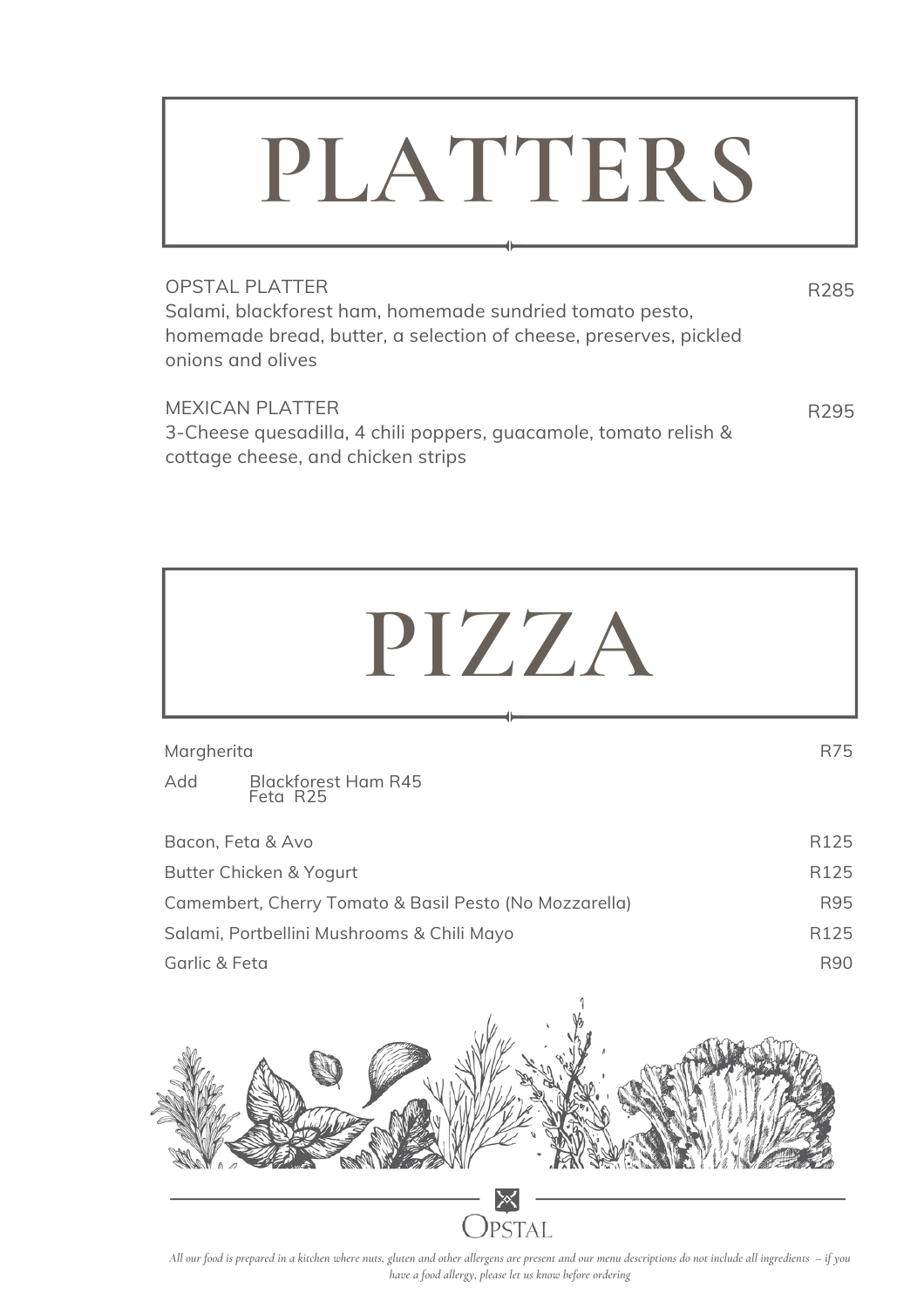### **MAIN**

MATURED WHITE CHEDDAR & BACON BURGER Homemade beef patty topped with white cheddar, crispy bacon, honey pickled red onions and greens on toasted ciabatta BUTTER CHICKEN PIE Covered with flaky puff pastry served with seasonal Roasted veg & and Basmati rice GRILLED SIRLOIN STEAK 300g Sirloin steak, served with seasonal vegetables and potato wedges Replace your veg & potato wedges with a double portion chips Add DHABA LAMB CURRY Served on Basmati rice topped with a deep fried poppadom and zesty cream CREAMY SALMON PASTA Penne pasta smothered in a creamy Béchamel smoked salmon sauce topped with crispy fried capers CLASSIC CHICKEN SCHNITZEL Chicken schnitzel with creamy cheese sauce served with a R145 R165 R175 R185 R145 Single R110 Double R145 Black pepper sauce - R25 Portabellini mushroom sauce - R30 Blue cheese and brandy sauce - R35



side salad and crispy fries.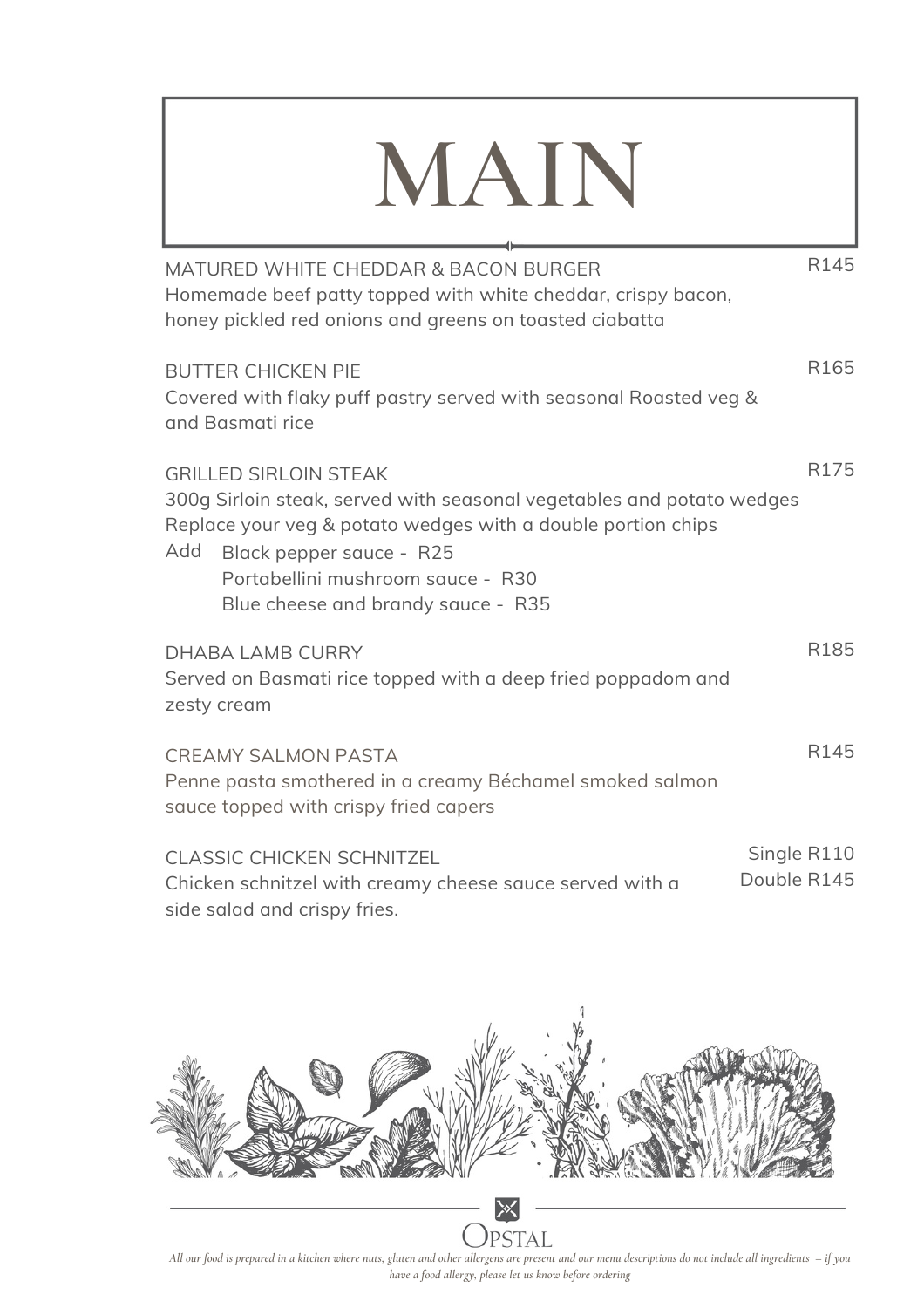### **SOMETHING LIGHT**

d

| WHITE CHEDDAR, TOMATO WITH HONEY PICKLED ONIONS<br><b>SANDWICH</b>                                                                                                                     | R65              |
|----------------------------------------------------------------------------------------------------------------------------------------------------------------------------------------|------------------|
| Like a "Braai Broodtjie" but so much better!!!                                                                                                                                         |                  |
| CRUMBED CHICKEN BREAST SANDWICH<br>Layers of cream cheese, sundried tomato, basil mayo and crumbed<br>chicken breast                                                                   | R85              |
| <b>TERRIYAKI PORK NECK WRAP</b><br>Tortilla stuffed with pork neck covered with terriyaki sauce, julienne<br>carrots, peppers and seasonal greens. Served with crispy potato<br>wedges | R145             |
| <b>SMOKED SALMON SALAD</b><br>Norwegian smoked salmon, edamame, cucumber & cottage cheese<br>with crispy cos lettuce sprinkled with capers and black sesame<br>seeds                   | R <sub>165</sub> |
| <b>FALAFEL WRAP</b><br>Falafel, tomatoes, avocado wrap with greens and yogurt and Tahini<br>sauce                                                                                      | R135             |
| <b>MOROCCAN FISH CAKES</b><br>Three fish cakes served with baby marrow, cucumber & carrot<br>ribbon salad on honey lemon cream cheese                                                  | R145             |

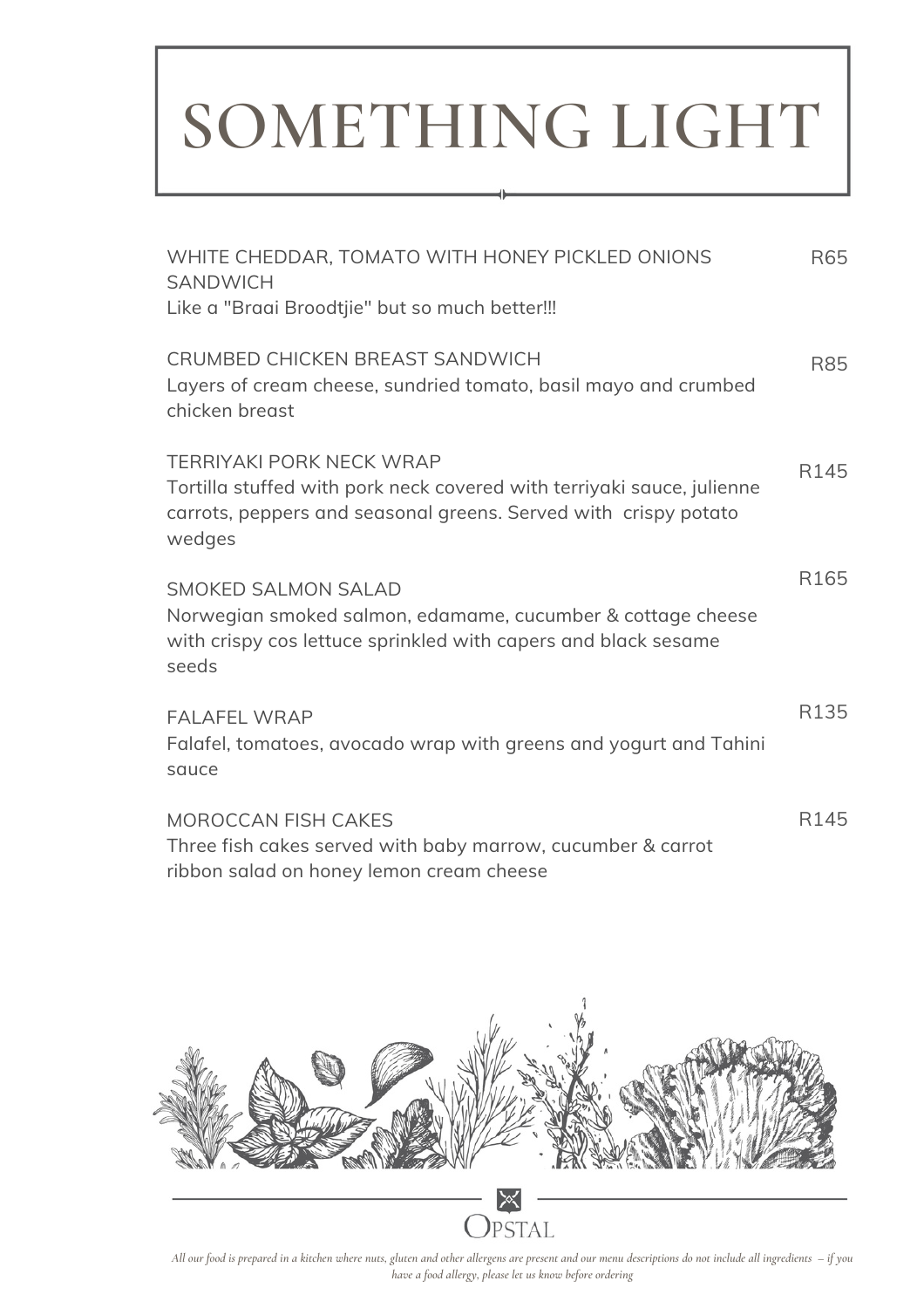## **DESSERTS**

| SALTED CARAMEL CHEESE CAKE                                                  | R65             |
|-----------------------------------------------------------------------------|-----------------|
| <b>CHOCOLATE BROWNIE</b><br>With dark chocolate ganache & vanilla ice cream | R <sub>55</sub> |
| VANILLA ICE CREAM WITH CHOCOLATE GANACHE                                    | R35             |
| <b>CAKE OF THE DAY</b><br>Ask your waiter                                   | <b>R60</b>      |
| <b>DOM PEDRO</b><br>Brandy whisky ect                                       | R40             |
| <b>IRISH COFFEE</b>                                                         | R40             |



All our food is prepared in a kitchen where nuts, gluten and other allergens are present and our menu descriptions do not include all ingredients – if you *have a food allergy, please let us know before ordering*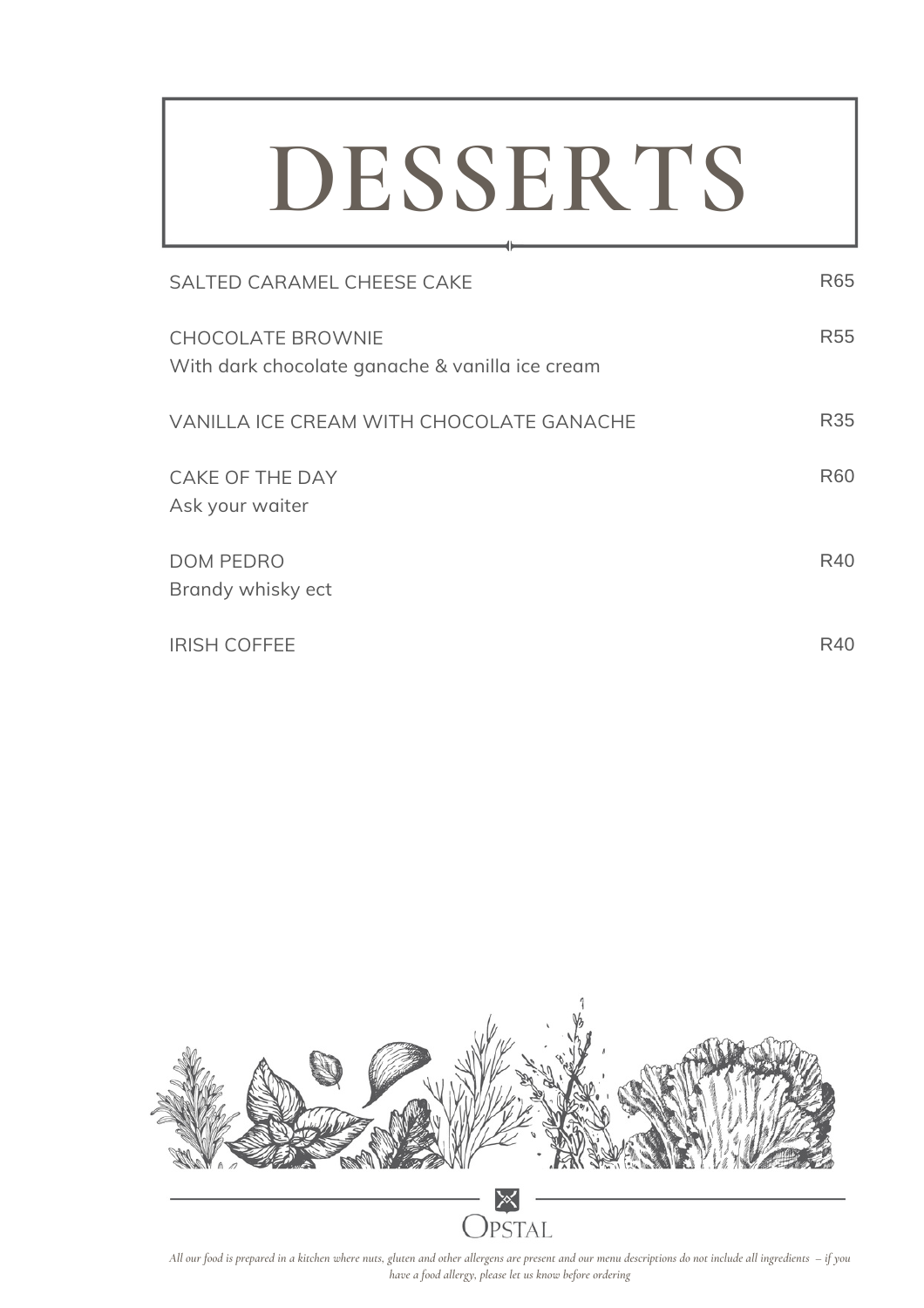## **KIDDIES**

BREAKFAST SERVED TILL 11:00 12 YEARS AND YOUNGER

| KIDDIES BREAKFAST<br>Scrambled eggs, bacon and toast                                     | R45             |
|------------------------------------------------------------------------------------------|-----------------|
| FRENCH TOAST WITH BACON<br>Two slices of French toast served with bacon and golden syrup | <b>R55</b>      |
| MAIN                                                                                     |                 |
| CHEESE BEEF BURGER SANDWICH CHIPS                                                        | R65             |
| <b>CHICKEN STRIPS AND CHIPS</b>                                                          | R <sub>65</sub> |
| <b>MACARONI AND CHEESE</b>                                                               | R45             |
| CHEESY TOASTIE WITH CHIPS                                                                | R40             |
| <b>BACON TOASTY WITH CHIPS</b>                                                           | R45             |

### PIZZA

PIGGY PIZZA Bacon and cheese

### DESSERT

| SMARTIE STUFFED CONE SERVED WITH VANILLA ICE CREAM<br>VANILLA ICE CREAM WITH CHOCOLATE GANACHE | <b>R55</b><br><b>R45</b> |
|------------------------------------------------------------------------------------------------|--------------------------|
| <b>VANILLA ICE CREAM</b>                                                                       | <b>R35</b>               |
|                                                                                                |                          |
|                                                                                                |                          |
|                                                                                                |                          |

R65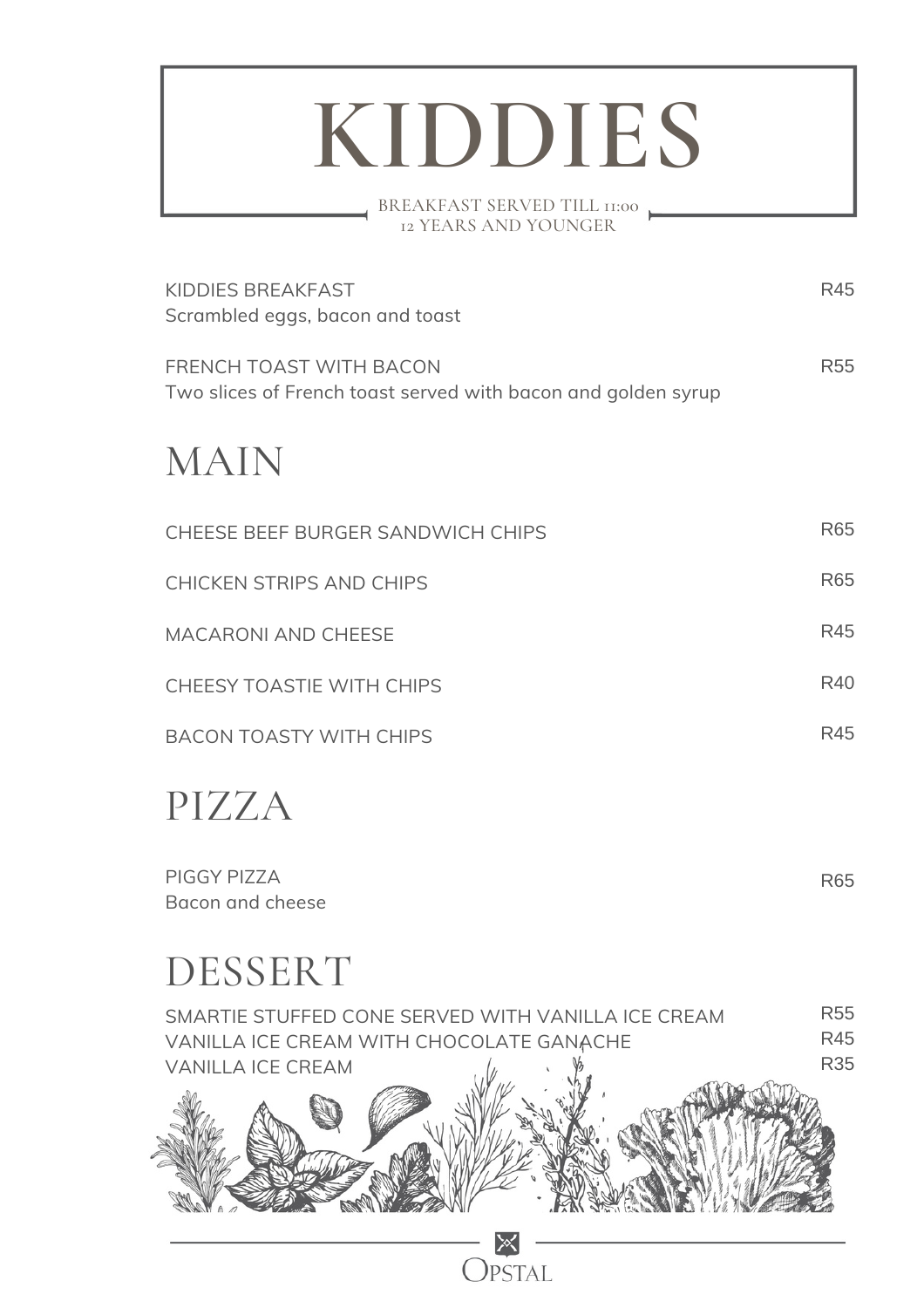## **WINE LIST**

| <b>WHITE</b>                                | Glass      | Bottle     |
|---------------------------------------------|------------|------------|
| SIXPENCE Sauvignon blanc / Semillon         | <b>R30</b> | R75        |
| <b>OPSTAL ESTATE Chenin blanc</b>           | <b>R45</b> | R125       |
| CARL EVERSON Single Vinyard Chenin blanc    |            | R230       |
| WILD WOMAN Sauvignon blanc                  | R40        | R95        |
| KUMUSHA Sondagskloof Sauvignon blanc        |            | R125       |
| KUMUSHA Flame Lily (white blend)            |            | R230       |
| THE UPCOMING Colombard                      |            | R210       |
| ROSÉ                                        |            |            |
| <b>OPSTAL Estate Syrah / Viognier Blush</b> | <b>R35</b> | <b>R90</b> |
| <b>RED</b>                                  |            |            |
| <b>SIXPENCE Cabernet Sauvignon / Merlot</b> | <b>R30</b> | R75        |
| <b>OPSTAL ESTATE Cabernet / Cinsault</b>    | R45        | R125       |
| <b>CARL EVERSON Cape Blend</b>              |            | R230       |
| <b>FELCOURT Cabernet Sauvignon</b>          | R40        | R110       |
| <b>OPSTAL ESTATE Cinsqult</b>               | <b>R65</b> | R160       |
|                                             |            |            |

| <b>SPARKLING</b>                    |                  |
|-------------------------------------|------------------|
| <b>OPSTAL ESTATE Southern Secco</b> | R <sub>160</sub> |

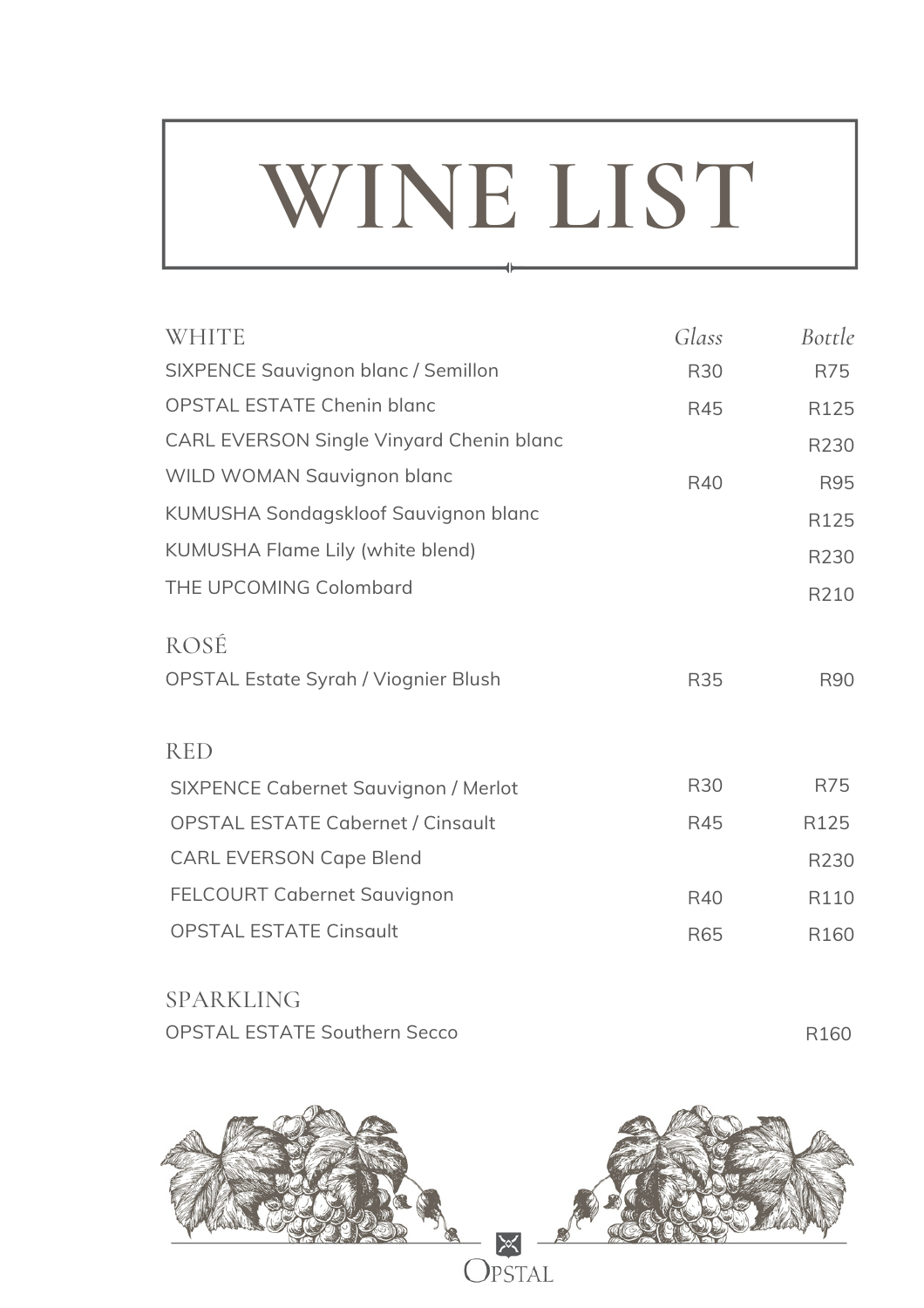### **OUR WINEMAKERS CHOICE FOR THE MONTH**

### **OPSTAL SOUTHERN SECCO**

Sparkling wine can come in different forms. This newly released Southern Secco of ours is a play on the name Prosecco – the famous sparkling wine from Italy. This style of bubbles is made by the wine undergoing a second fermentation (like MCC or Champagne), but in this case it happens in a pressurized tank and not in the bottle. It was left to ferment and rest on the lees for 4 months after which it was bottled. This is a proudly South African bubbles with our flagbearer Chenin blanc in the spotlight and bringing the fun and fruit to your meal or celebration.

Bottle: R150

**THE UPCOMING**

This is a special wine and exclusively available to Opstal Restaurant for now – the maiden release of Opstal's Assistant winemaker Franco Magerman. Franco joined Opstal in 2013 and 2022 marks his 10th harvest in our cellar. He has a love for Colombard and as this variety is lately making more of a name for itself as a fine wine, so Franco is excelling in his role. Expect a wine with concentration and loads of pretty fruit flavors. The palate is elegant and will provide a great pairing mate to most light dishes on our menu.

Bottle: R210

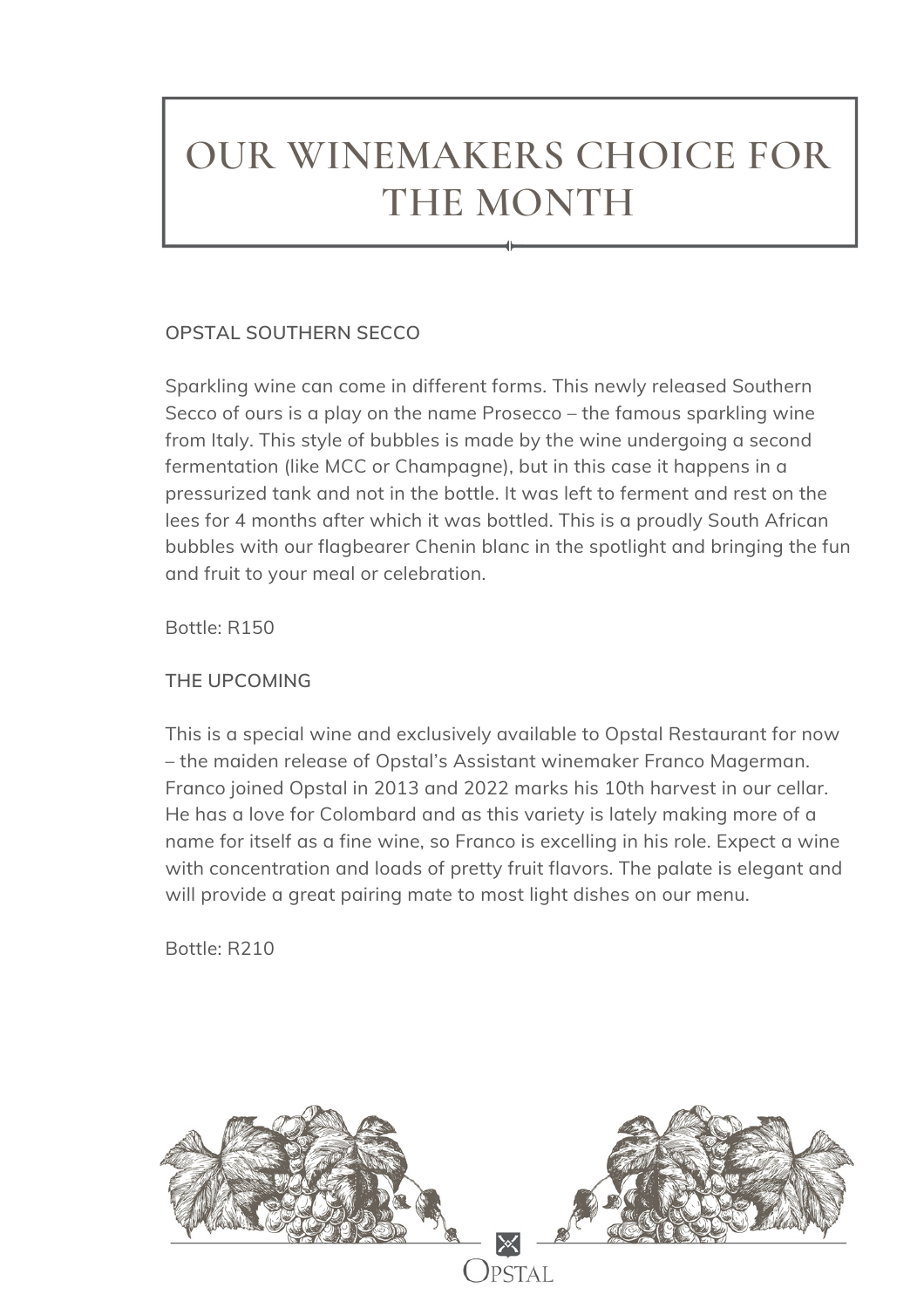## **DRINKS LIST**

### MIXERS / SOFT DRINKS

| 330ml - Coke, Coke Zero, Fanta, Cream Soda, Granadilla Twist                                 | R <sub>25</sub>        |
|----------------------------------------------------------------------------------------------|------------------------|
| APPLETIZER - 330ml                                                                           | R30                    |
| 200ml - Coke Light, Dry Lemon, Ginger Ale, Lemonade, Indian Tonic,<br>Pink Tonic Water, Soda | R <sub>15</sub>        |
| RED BULL - 250ml                                                                             | R35                    |
| ROCK SHANDY                                                                                  | R35                    |
| <b>MILKSHAKE</b>                                                                             |                        |
| Vanilla, Chocolate, Strawberry, Bubblegum, Coffee                                            | R35                    |
| <b>SODA FLOAT</b><br>Coke, Fanta, Cream Soda, Granadilla Twist                               | R40                    |
| <b>MINERAL WATER</b>                                                                         |                        |
| 500ml - Sparkling<br>500ml - Still                                                           | R <sub>15</sub><br>R15 |

R45 R25 R25 Opstal Grape Juice - 750ml Cappy: Still & Sparkling Ice Tea: Peach

R10 CORDIALS Cola Tonic, Lime, Passion Fruit

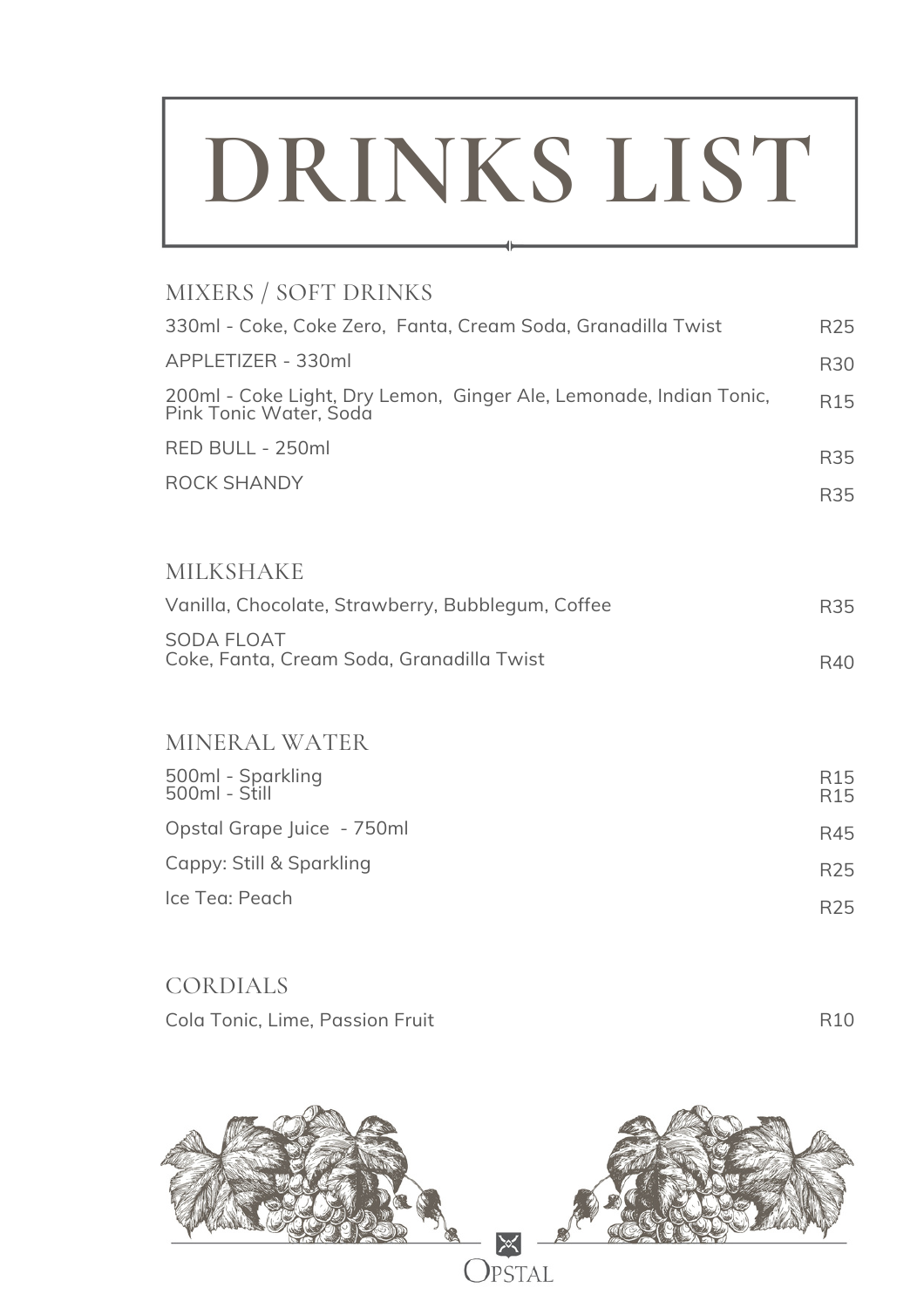# **DRINKS LIST**

| <b>SPIRITS</b>                                                | Single                             | Double                                    |
|---------------------------------------------------------------|------------------------------------|-------------------------------------------|
| Olof Bergh Brandy<br>Klipdrift Premium                        | R <sub>15</sub><br>R <sub>25</sub> | R <sub>25</sub><br>R35                    |
| Cane                                                          | R <sub>15</sub>                    | R <sub>25</sub>                           |
| Vodka                                                         | R <sub>15</sub>                    | R <sub>25</sub>                           |
| Gordons Gin<br><b>Craft Gins</b><br>Duchess Non-alcoholic gin | R <sub>15</sub><br>R45             | R <sub>25</sub><br>R <sub>55</sub><br>R30 |
| <b>Bells Whisky</b><br>Jameson                                | R <sub>20</sub><br><b>R35</b>      | R35<br>R45                                |
| Rum                                                           | R <sub>20</sub>                    | R35                                       |

#### BEER

| Amstel Lager, Black Label, Windhoek Lager, Windhoek Draught,<br>Castle Lite, Tafel Lager | R <sub>30</sub>        |
|------------------------------------------------------------------------------------------|------------------------|
| *Ask your waiter for our selection of non-alcoholic beers                                | R30                    |
| Beer on Tap: Saggy Stone Dessert Lager                                                   | 300ml R35<br>500ml R45 |
| <b>CIDERS</b>                                                                            |                        |

| Hunters Dry, Hunters Extreme, Hunters Gold, Savanna Light, | R35 |
|------------------------------------------------------------|-----|
| Savanna Dry, Flying Fish                                   |     |
| Savanna Lemon Non-Alcoholic                                | R35 |